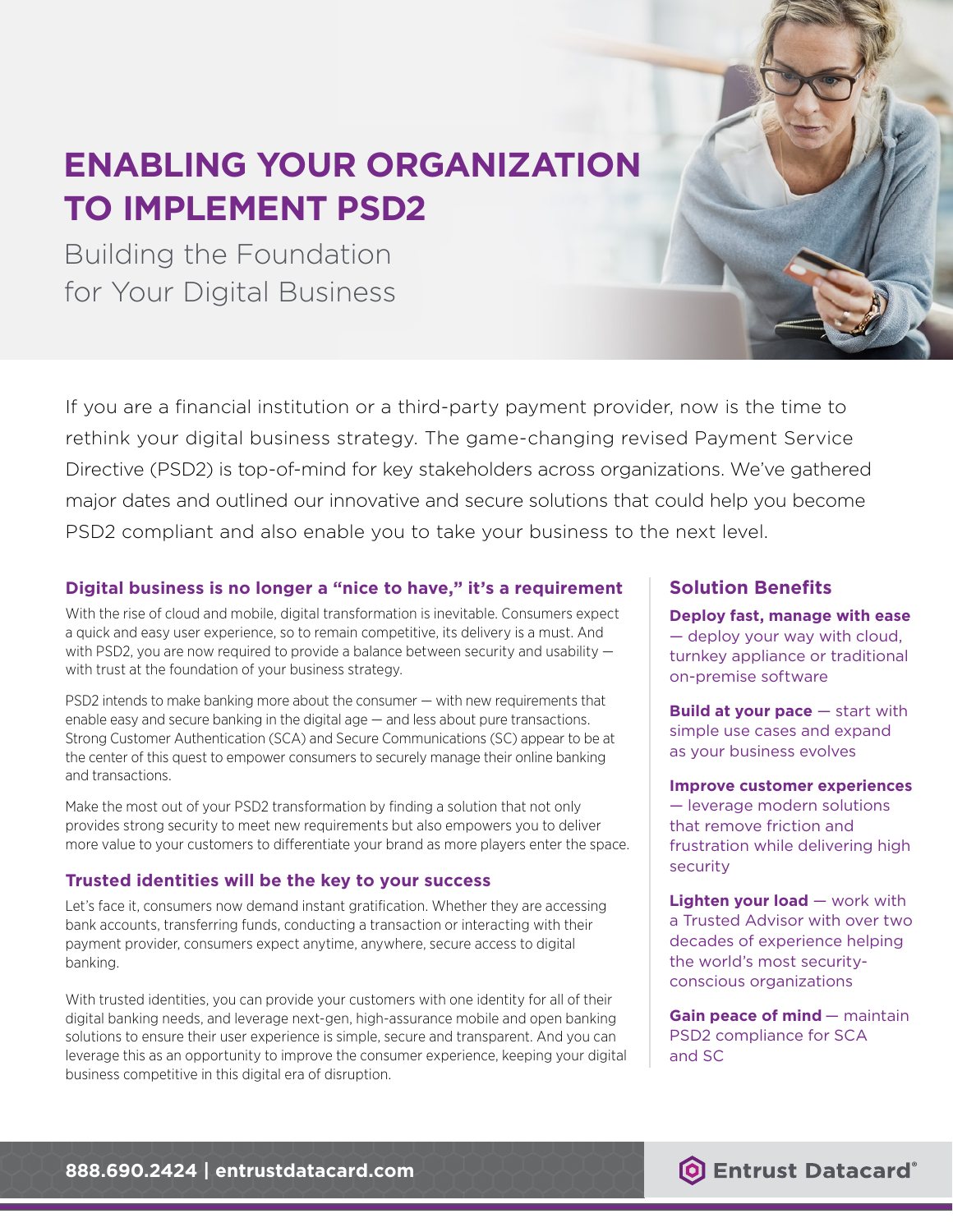#### **General PSD2 overview and how we can help**

PSD2 is an EU Directive that requires European banks to provide communication interfaces through open APIs to Third Party Providers (TPPs) and ensure that payments are safer and more secure with Strong Customer Authentication (SCA), fraud detection, and Secure Communication (SC) channels and consumer information. By regulating digital commerce, PSD2 will protect consumers' interests and promote competition in the financial service industry through a regulatory framework. Although PSD2 was transposed into national law by Member State on January 13, 2018, the European Banking Authority (EBA) mandated regulatory technical standards (RTS) on SCA and SC that will need to be implemented by September 2019.



\*RTS on Strong Customer Authentication and Secure Communication, using PSD2 Qualified Website Authentication Certificates

## **Trusted identities for your entire digital business needs**

Entrust Datacard provides a comprehensive approach to help enable your PSD2 implementation. Not only can we help address specific solutions for PSD2 requirements, but with our unified platform approach, we can extend your customer offering and differentiate your brand by providing additional innovative solutions that evolve with your business as it grows.

| <b>Multi-Factor</b>                      | <b>Innovative</b>                                                    | <b>ATM</b>                             | <b>Cloud-Based</b>        | <b>Instant &amp; Central</b> |
|------------------------------------------|----------------------------------------------------------------------|----------------------------------------|---------------------------|------------------------------|
| <b>Authentication</b>                    | <b>Mobile Solutions</b>                                              | <b>Authentication</b>                  | <b>Solutions</b>          | <b>Card Issuance</b>         |
| <b>Adaptive</b><br><b>Authentication</b> | <b>Transaction</b><br><b>Verification &amp;</b><br><b>Monitoring</b> | <b>Device</b><br><b>Authentication</b> | <b>Digital Signatures</b> |                              |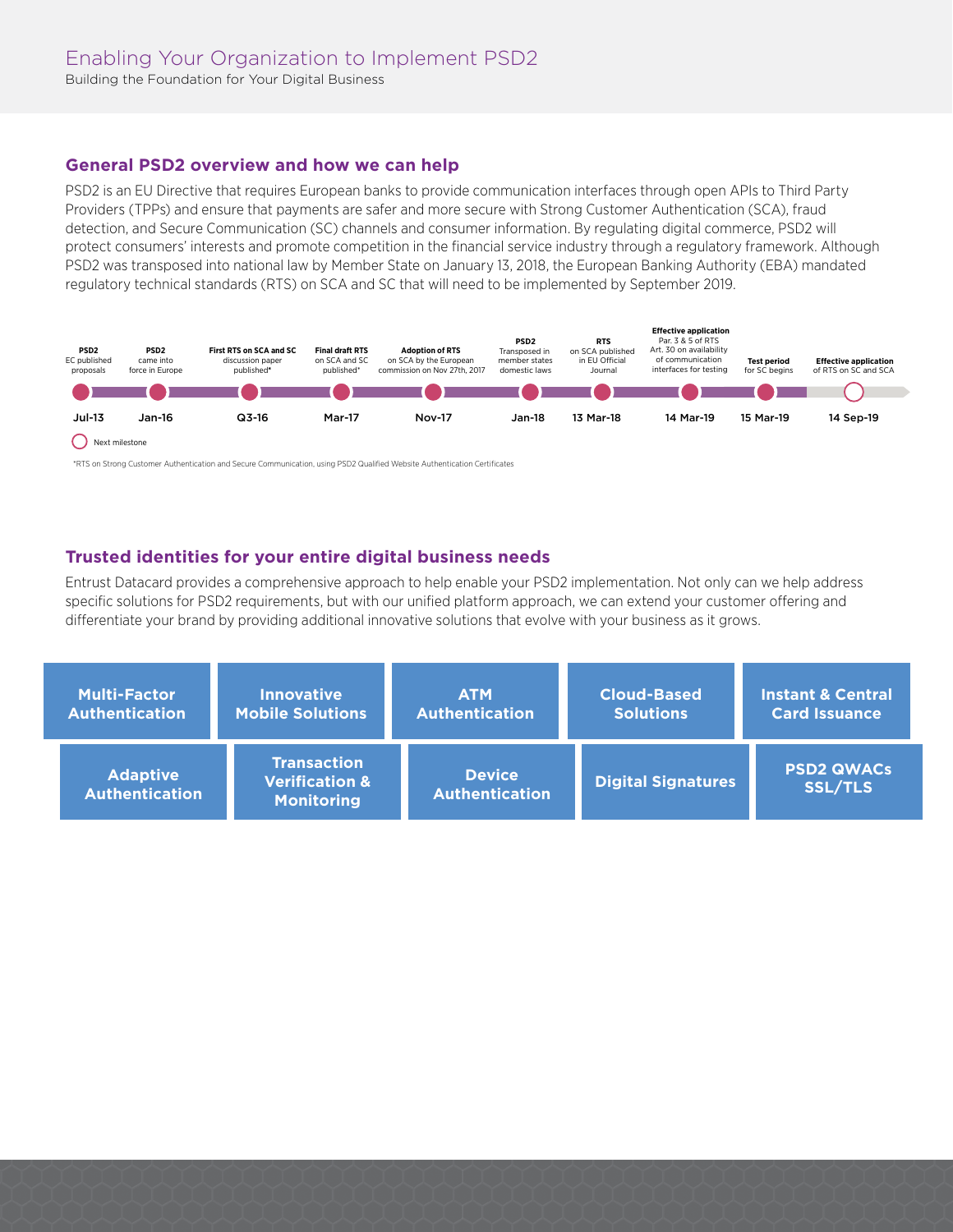# **HOW WE HELP WITH PSD2 IMPLEMENTATION AND BEYOND:**

#### **Strong Customer Authentication — user authentication, adaptive authentication, mobile solutions**

#### What is Strong Customer Authentication (SCA)

Organizations will provide two of the following three types of authentication methods that do not rely on one another:

- Something you **know**
- Something you **have**
- Something you **are**

Entrust Datacard offers modern SCA solutions to help redefine the user experience and increase security. Leverage our next-gen mobile capabilities and adaptive authentication, which makes security stronger and more transparent than ever.

**Independent Authentication Elements:** With 17 authenticators, we provide you with the flexibility to provision multiple authentication methods depending on the level of assurance you require for your users. And with our out-of-band solutions, such as mobile push authentication and QR code verification, we provide independent authentication methods to help prevent fraud.

**Dynamic Linking:** When it comes to making a payment transaction, we ensure your randomly generated OTP code is linked to your transaction data to create a derived confirmation code — a truly unique code that can only be used to sign a specific transaction.

**Replication Protection:** Our mobile apps protect the token and smart credential data by encrypting it with the device's unique characteristics. By encrypting the sensitive data, we prevent decryption and protect against device and application cloning. Also, our Runtime Application Self-Protection (RASP) solution hardens the mobile app code and allows it to defend itself at runtime. This further enables you to also safeguard against hacking and reverse engineering.



Entrust Datacard provides the most comprehensive range of authenticators and adaptive controls to balance user experience with security.